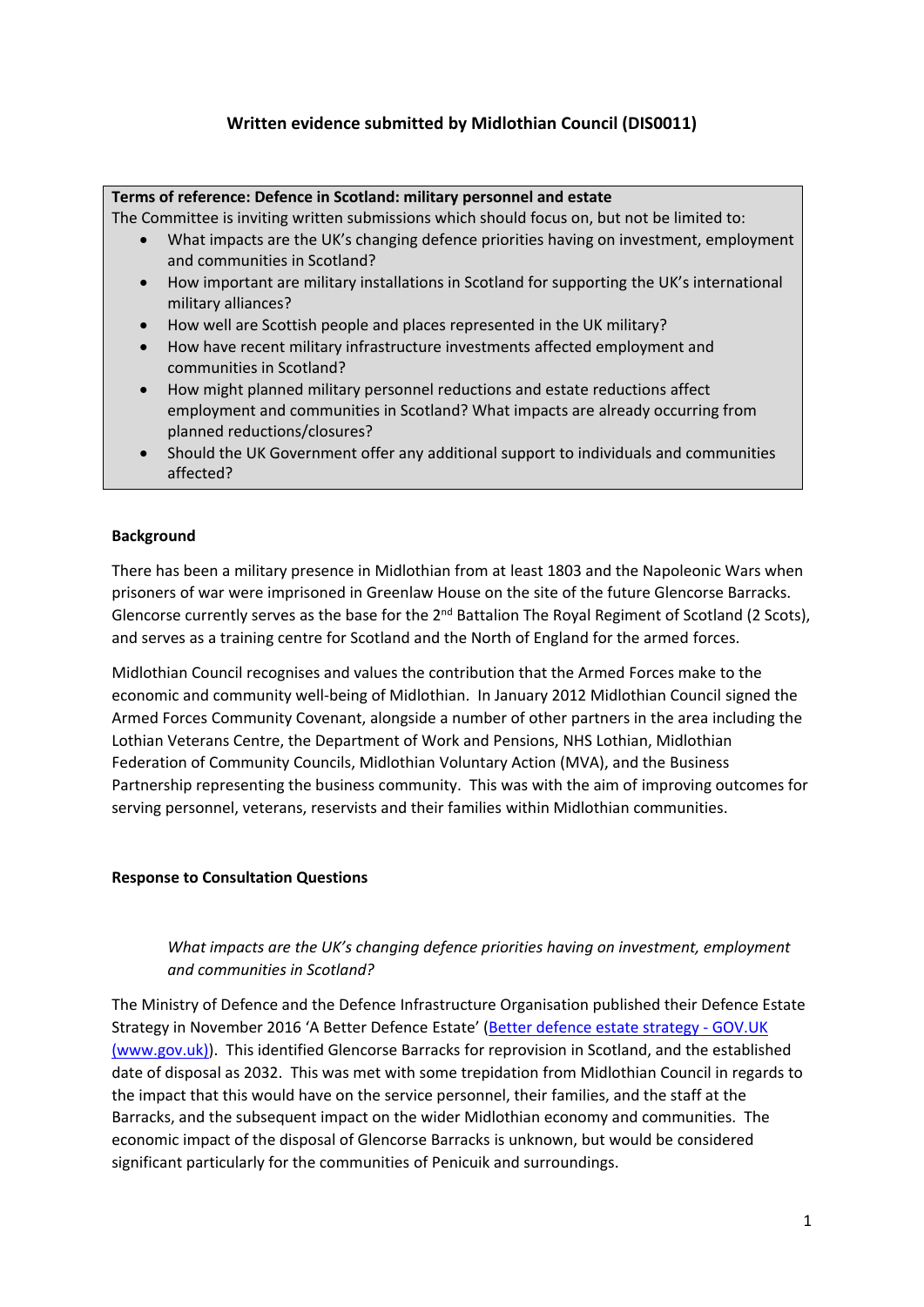# *How important are military installations in Scotland for supporting the UK's international military alliances?*

The fact that Glencorse Barracks is a regional centre for infantry training indicates that a sizeable number of personnel use this facility, who will subsequently be deployed in supporting UK's military alliances.

## *How well are Scottish people and places represented in the UK military?*

Anecdotally it is estimated that a significant proportion of the Midlothian population are represented in the UK Military. It has not been possible to verify this through the ONS Business Register and Employment Survey however. Potentially the new census will be able to provide further information on this in due course.

# *How have recent military infrastructure investments affected employment and communities in Scotland?*

The presence of the Armed Forces in Midlothian has had a positive effect on the economy and communities of Midlothian as the following examples state.

Midlothian Council was awarded the Gold Award under the MOD's Defence Employers Recognition Standard on 12 November 2019 from the Secretary of State for Defence, Rt. Hon Ben Wallace MP, which publicly recognised the Council's commitment to the defence community.

The award recognised Midlothian Council's activity under the Armed Forces Covenant in supporting forces personnel, veterans, reservists and their families defining Midlothian as an exemplar employer supporting defence. Midlothian Council continues to support the defence community as an integral and valued part of society in the course of their duties.

Principal underlying features of the award were:

- Completion of Scots Corner Early Years facility, a joint Forces/Community resource in Penicuik
- Agreement as to guaranteed interview arrangements for all qualifying Forces Leavers and Veterans
- Implementation of housing policy facilitating Armed Forces personnel accessing available Midlothian housing stock
- Continuing liaison on social welfare and education issues between Forces personal and Midlothian Council officers
- Development of employment placement potential projects with Roads and Parks departments and a further exploration of routes into employment for Armed Forces Leavers

In addition, the **Armed Forces Covenant Trust Fund** has awarded numerous grants to Midlothian organisations with the most recent ones being noted below:

# **2019**

 Anam Cara - £20,000 - a charity working with women experiencing low self-esteem, stress, anxiety or depression. Their pilot project will provide 10 to 15 women from armed forces or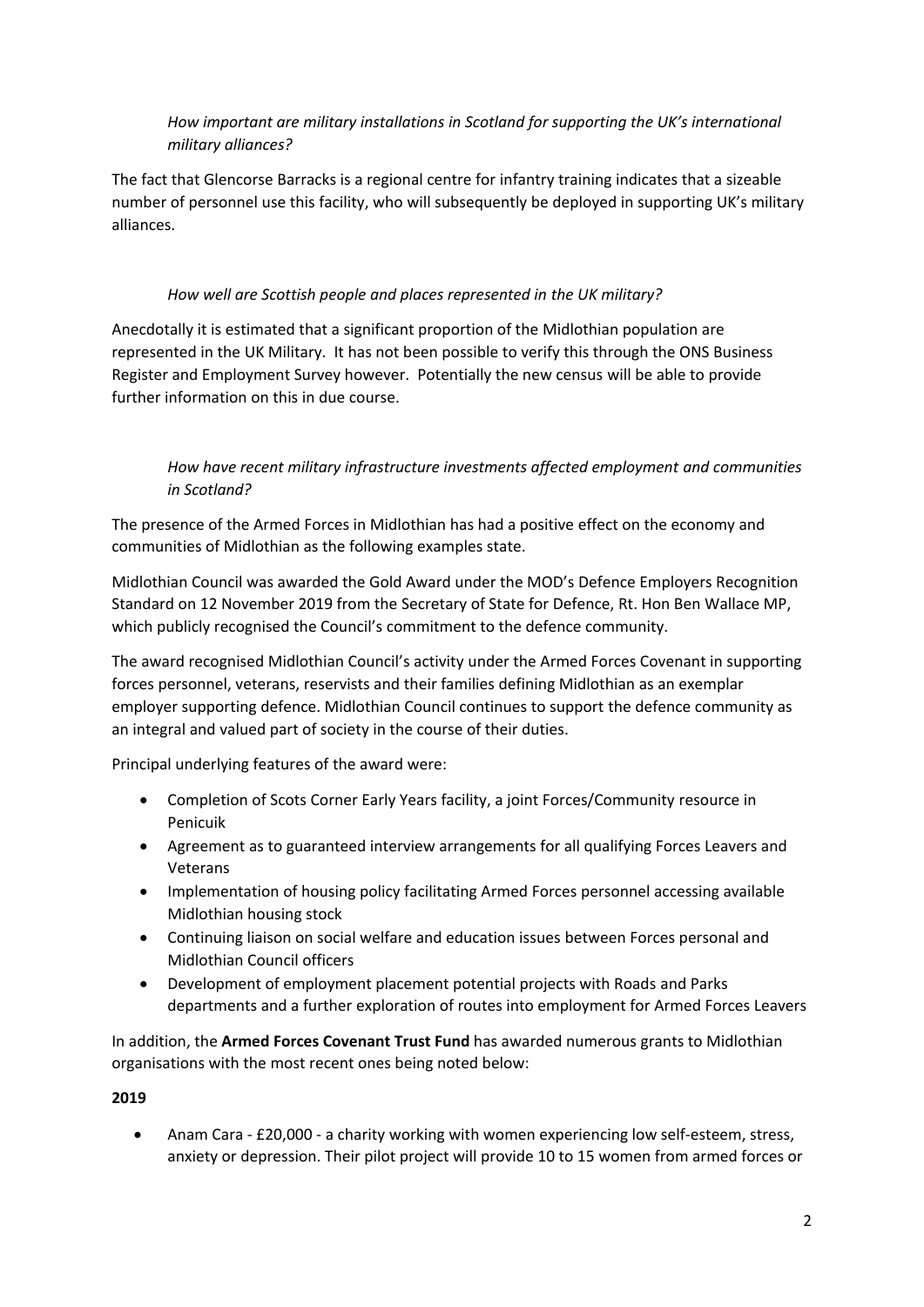veterans' families with a fortnightly support service over 20 weeks. The project will be delivered in partnership with Lothians Veterans Centre.

 Gorebridge Community Cares - £20,000 – to deliver cooking, "talking and doing" and informal educational workshops for veterans, armed forces personnel, their families, partners and the wider community. The project will be delivered in Gorebridge and Penicuik and aims to improve physical and mental health and employment opportunities.

## **2020**

 Lothians Veterans Centre was awarded £19,302, which helped deliver help to 87 individuals. The vast majority of those individuals would be helped multiple times for multiple and changing needs.

In addition, the **MOD Education Support Fund** aims to help schools and local authorities mitigate the effects of mobility and deployment. A small number of schools in Penicuik received a total of £41,527 from the Fund for 2020 and £62,084 for 2021.

The effect of these initiatives and projects has had a positive impact on the Midlothian Armed Forces community involved in these, but also the wider communities and economy of Midlothian.

The Armed Forces provide representation on the Midlothian Community Planning Partnership Board and are locally involved with community engagement in Penicuik where Glencorse is based.

*How might planned military personnel reductions and estate reductions affect employment and communities in Scotland? What impacts are already occurring from planned reductions/closures?*

The Armed Forces personnel from Glencorse have integrated well into the communities of Midlothian. There are families from Fijian ethnic background who have settled in Gorebridge. This has added to the cultural diversity and well-being of Midlothian's communities. The facilities that MOD and DIO funding has paid for has benefitted the wider community as well.

As the disposal date for Glencorse is some way off the impacts of this are not noticeable just now, but we would call on reappraisal of this decision to close Glencorse, but if it has to happen, then early planning and engagement with the Council's Planning, Sustainable Growth and Investment Service and the Communities and Lifelong Learning service, would be ourrequest. The Glencorse estate may have significant economic development impact post its MOD use should this still be on the cards.

# *Should the UK Government offer any additional support to individuals and communities affected?*

Yes. Absolutely. There has been an Armed Forces presence at Glencorse for over 220 years. It is a significant part of Midlothian life. And it will be identified with the Armed Forces going forward. Support for individuals and communities affected would be essential. The Midlothian economy